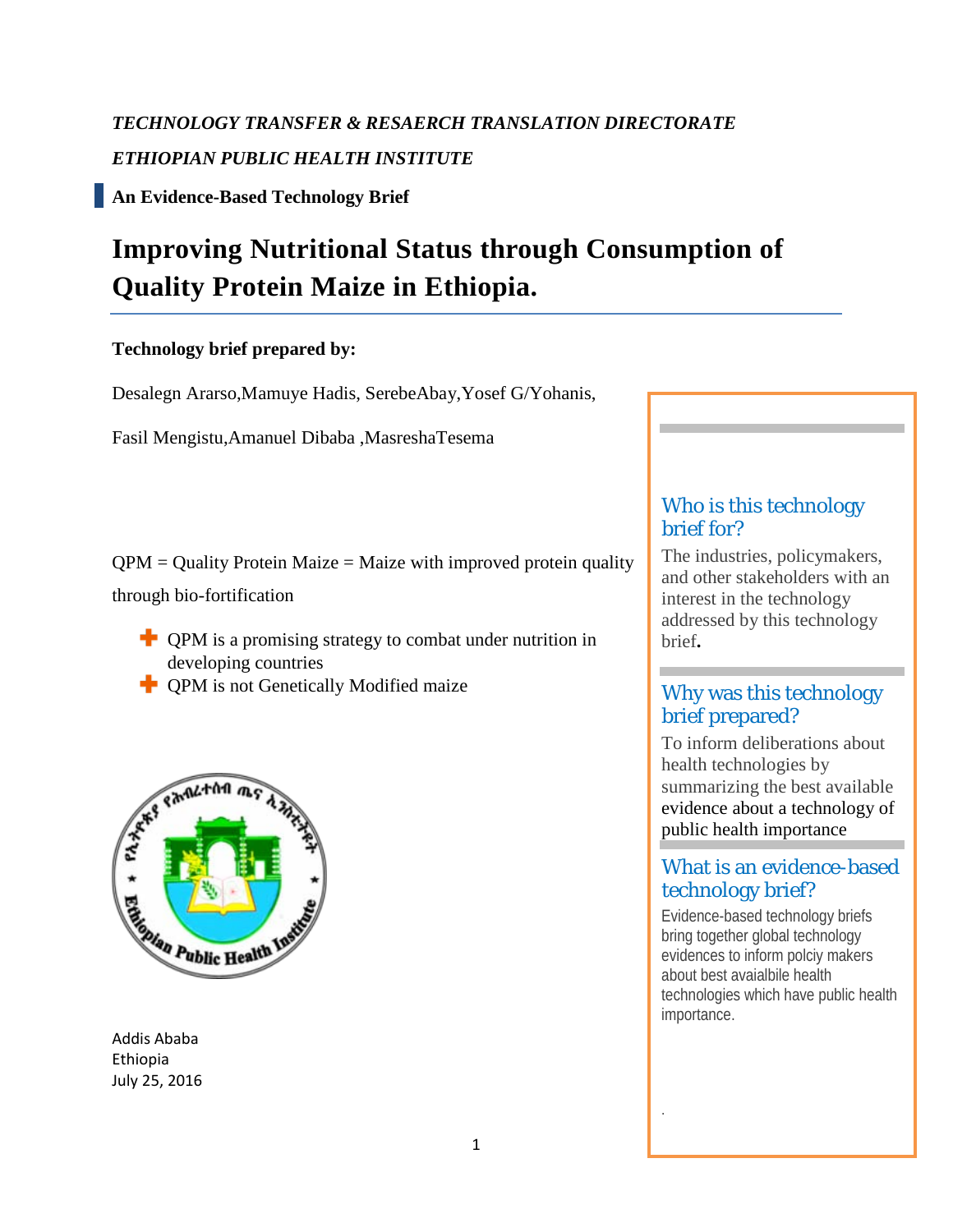#### **Background**

According to the 2014 min-demographic and health survey, 40 % of children under five in Ethiopia are stunted,25% are underweight and 9% are wasted (Central Statistical Agency[Ethiopia] 2014).The 2013 UNICEF report also shows that 40% of children in sub-Saharan Africa and 26% of children in the world are stunted or too short for their age, due to chronic malnutrition(UNICEF 2013).According to the World Health Organization report of 2016, the classification of severity of under-nutrition, prevalence of stunting ≥40 is considered as very high.

A high stunting level is detrimental for a child's growth & mental development. It limits a child's ability to ultimately succeed. This poses a high burden on a country's economic & social development: the economic burden of poor child nutrition in Ethiopia is estimated to be 4.7 billion USD per year, which is equivalent to 16.5% of the country'sGDP (African Union Commission et al. 2014)

Taking into consideration of the highest prevalence of under-nutrition in Ethiopia and its long term impact among children aged under-five, the federal ministry of health has planned to endunder-nutrition by 2030which is dubbed as the 'Seqota' Declaration. By 2020 the Federal Ministry of Health has planned to reduce stunting to 20%,under-weight to 15% and wasting to 4.9%(www.moh.gov.et*.*)

Majority of rural Ethiopians have limited access to high quality protein sources like eggs, meat, dairy products & legumes. Instead, there is wide consumption of local maize by rural communities, even for weaning food. The available local maize, which is widely consumed by rural communities is a poor source of balanced protein for human consumption, because it lacks adequate amounts of the essential amino-acids: lysine and tryptophan (CIMMYT ETHIOPIA 2013).

One way of dealing with this kind of problem of such magnitude is using local appropriate technologies such as wide consumption of Quality Protein Maize (Gunaratna et al. 2008)

Therefore, this technology brief aims at synthesizing evidences & highlighting the public health importance of QPM and its potential for reducing under-nutrition in children.

2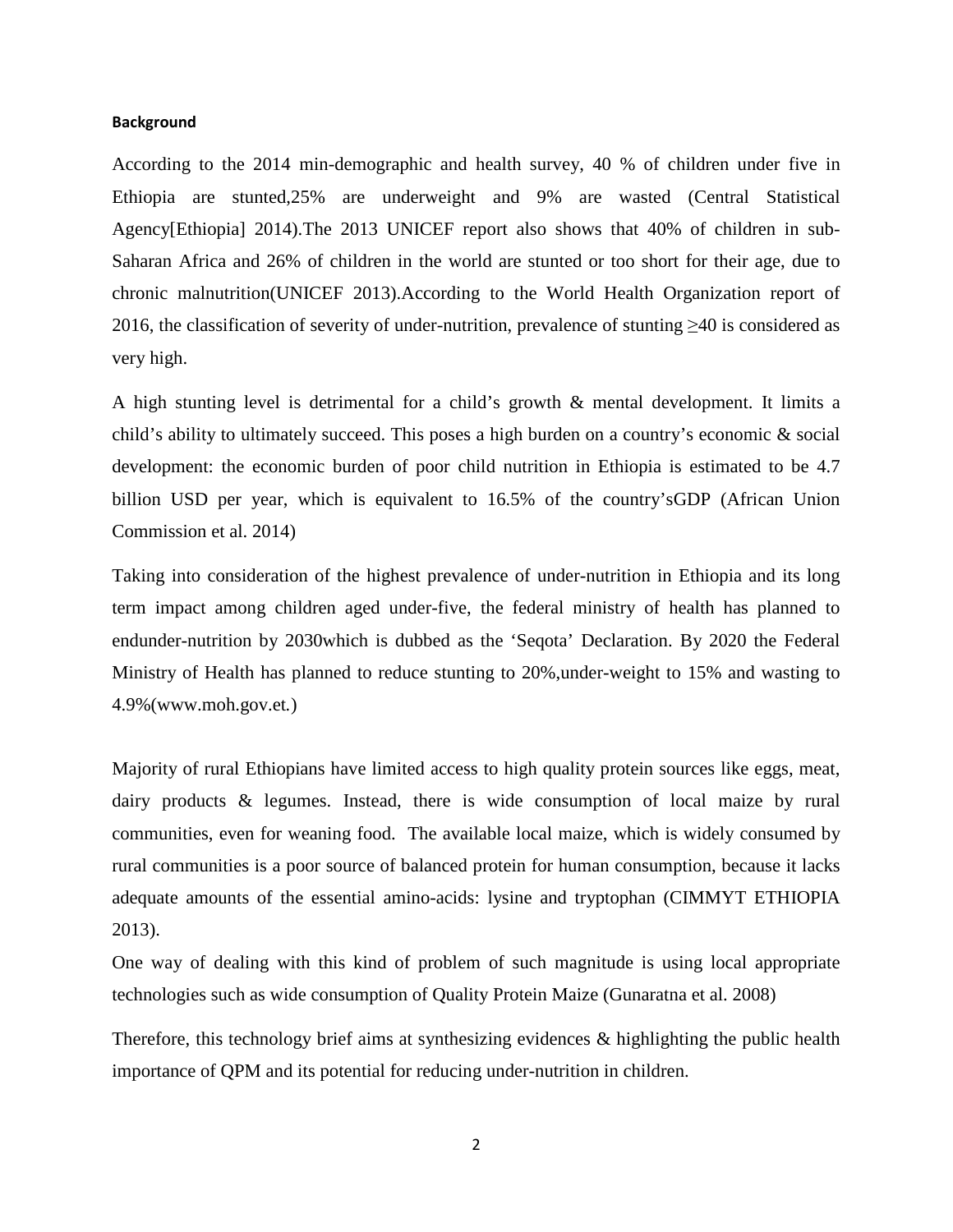#### **1. Local evidences**

Food analysis and sensory evaluations of yellow quality protein maize was conducted at the food science& nutrition laboratory of EPHI. According to this study, QPM has more protein, iron, calcium and calories than the conventional maize types (Table 1). Sensory evaluation also showed that QPM was highly preferred for its taste and its baking quality in the production of softer and less fragile 'injera' & bread (Asrat et al. 2013).

| Table 1. Nutrient content of QPM, conventional maize and teff, per 100 gm (Asrat et al. 2013) |  |  |  |  |  |
|-----------------------------------------------------------------------------------------------|--|--|--|--|--|
|-----------------------------------------------------------------------------------------------|--|--|--|--|--|

| Nutrient       | White QPM | Yellow QPM | Conventional maize | Tef (Mixed) |
|----------------|-----------|------------|--------------------|-------------|
|                |           |            |                    |             |
| Calories       | 373.81    | 368.60     | 356                | 363.90      |
| Moisture %     | 10.83     | 10.85      | 12.40              | 11.02       |
| Protein %      | 9.86      | 9.67       | 8.30               | 9.85        |
| Fat $(gm)\%$   | 4.85      | 4.20       | 4.60               | 2.62        |
| Carbohydrate % | 70.71     | 73.03      | 73.40              | 70.10       |
| Fibre %        | 2.20      | 1.02       | 2.20               | 3.41        |
| Ash %          | 1.55      | 1.23       | 1.30               | 2.93        |
| Calcium (mg)   | 7.20      | 6.87       | 6.00               | 138.25      |
| Iron $(mg)$    | 3.80      | 5.62       | 4.20               | 47.42       |
| Lysine         | 4.00      |            |                    |             |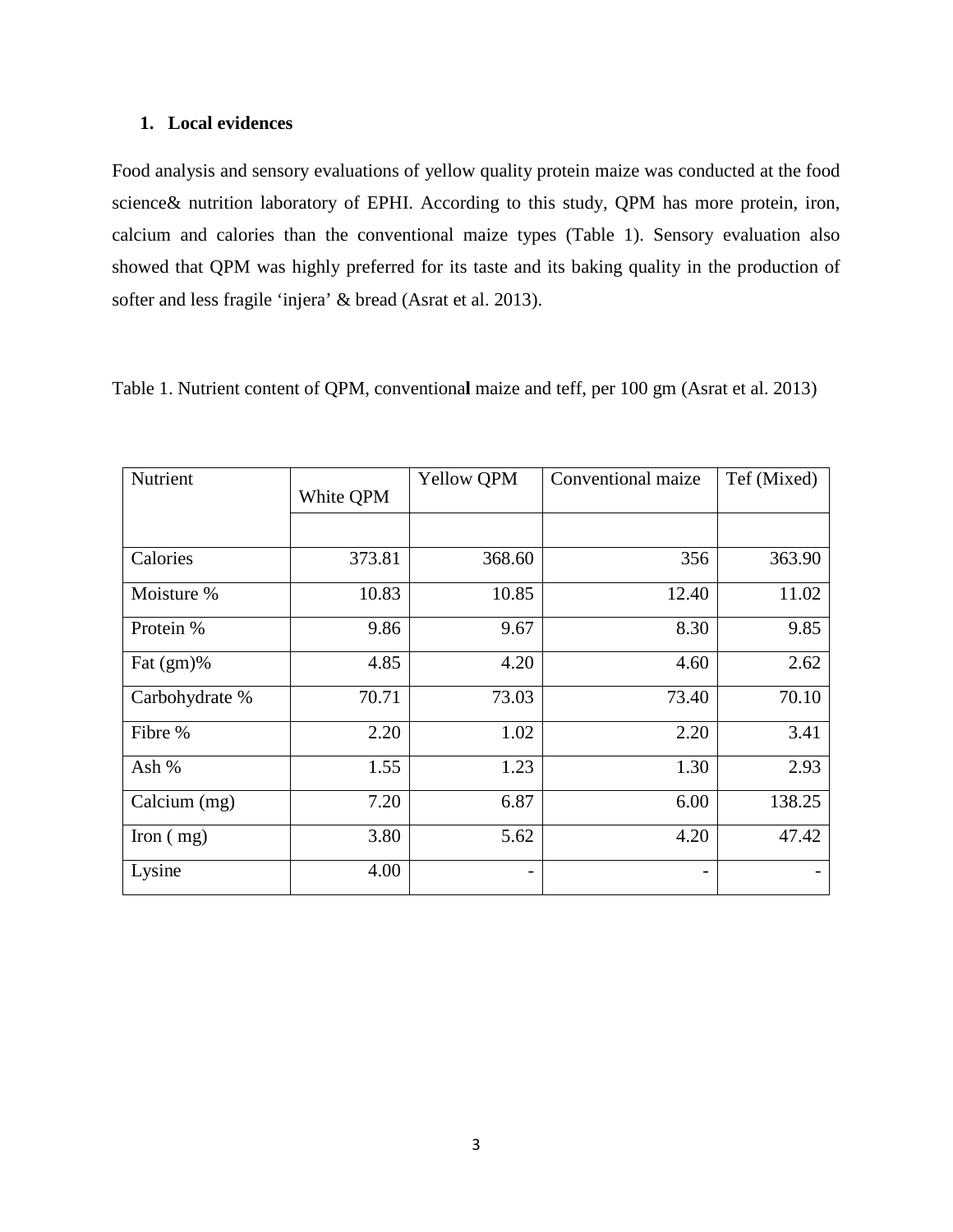#### *2.* **International evidences**

A meta-analysis study on consumption of QPM compared to conventional maize has shown an 8%(95% CI: 4-12%) increase in the rate of growth in height and a 9% (95 CI: 4-12%) increase in the rate of growth in weight in infants and young children with mild to moderate under nutrition in populations where maize is a significant part of the diet (Gunaratna et al. 2008)

Another systematic review indicated that consumption of QPM instead of conventional maize leads to a 12% (95% CI: 7-18%) increase in the rate of growth in weight and 9%(95% CI; 6- 15%) increase in the rate of growth in height in infants and young children with mild to moderate under utrition from populations in which maize is the major staple food (Gunaratna et al. 2010). *Table 2: Summary of studies analyzing the impact of QPM on child growth*

| <b>Study type</b> |            | Forms of Age group | Weight         | Height    | p-value  | <b>References</b> |
|-------------------|------------|--------------------|----------------|-----------|----------|-------------------|
|                   | interventi | (month)            | change $(\% )$ | change    |          |                   |
|                   | on         |                    |                | $($ % $)$ |          |                   |
| Meta-analysis     | Diet       | $4 - 60$           |                | 8         | < 0.0019 | Gunaratna         |
|                   |            |                    |                |           |          | et.al (2008)      |
| Meta-analysis     | Diet, Seed | $4 - 59$           | 12             |           | < 0.0001 | Gunaratnae        |
|                   |            |                    |                |           |          | t.aI(2010)        |

## **Impact of QPM**

QPM can improve the nutritional security of populations by providing two essential amino-acids; lysine and tryptophan, which must be obtained from a dietary source. QPM can provide a protein source for both human and animal consumption(CIMMYT ETHIOPIA 2013).

Clinical studies in Peru showed that children recovering from severe malnutrition by consuming quality protein maize had similar growth rates as children consuming modified cow's milk formula (Graham et al. 1990). Similarly, study done in Nicaraguan day center among mild or moderately malnourished children showed that, children consuming a QPM snack for 3.5 month had better growth in terms of height, weight, and height-for-age than children consuming conventional maize (Ortega et al. 2008).

Moreover, evidence from a meta-analysis on the effects of QPM on stunting has showed a big impact on the height and weight of children.Utilization of QPM could play a very important role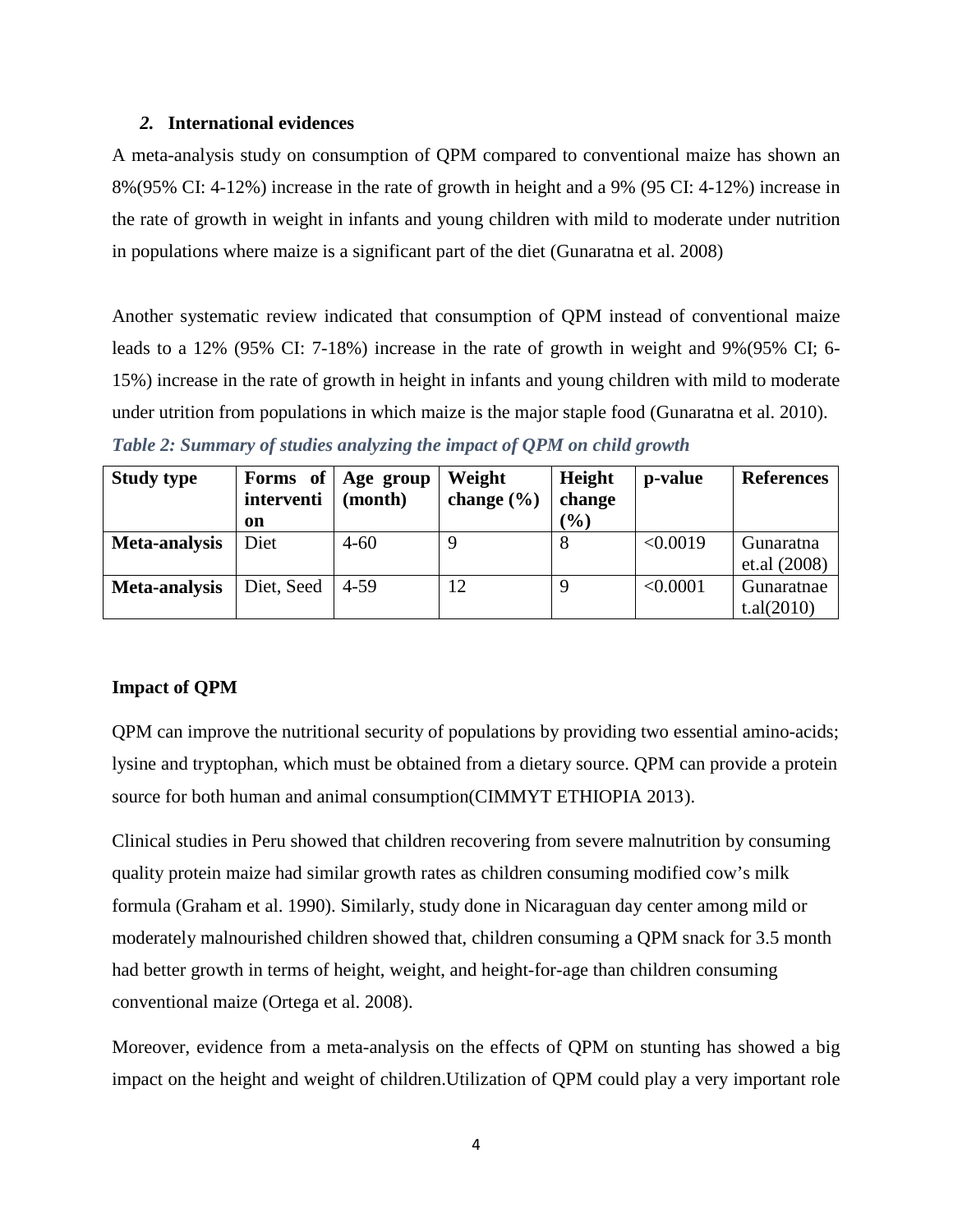to ensure household nutrition security and reduce malnutrition among children (Emily & Sherry 2015).

Based on the available evidences above on the usefulness of QPM, it is of more advantageous over normal maize. Maize is a primary weaning food for babies and a staple food of the population in several rural areas in our country. Replacement of normal maize with QPM could benefit these people.

# **Applicability**

QPM can be used for making porridge, biscuit, corn flour, cracked grain, absit: initial for injera preparation (Asratet 2013). On average, Ethiopians consume 44 Kg of conventional maize per year for their energy and protein requirements. More than 60% of total caloric intake comes from the consumption of common maize in our country (Akalu et al. 2010).

The availability of more than ten food industries in the country the expanding number of small scale enterprises, is another opportunity for the industrialization of use of QPM. Currently the food factories in our country are importing maize from the Republic of South Africa.

QPM can be also be used for school feeding and for emergency food aid. Moreover, the protein fractions in QPM are robust against many traditional food processing and cooking techniques (Gunaratna et al. 2008; Asrat et al. 2013).

## **Equity**

QPM can reach remote areas where malnutrition rate are very high and provides at risk populations with a nutritional bonus(Emily and Sherry, 2015).It is low a cost protein source for the poor in our country.

## **Opportunities for QPM adoption**

- Active research is going on improving QPM.
- QPM is also included in the agricultural extension packages of the ministry of agriculture in Ethiopia.
- The main maize growing & consuming regions in Ethiopia (Oromia, Amhara, and SNNP in descending order) have the suitable setting for adopting QPM: many children are at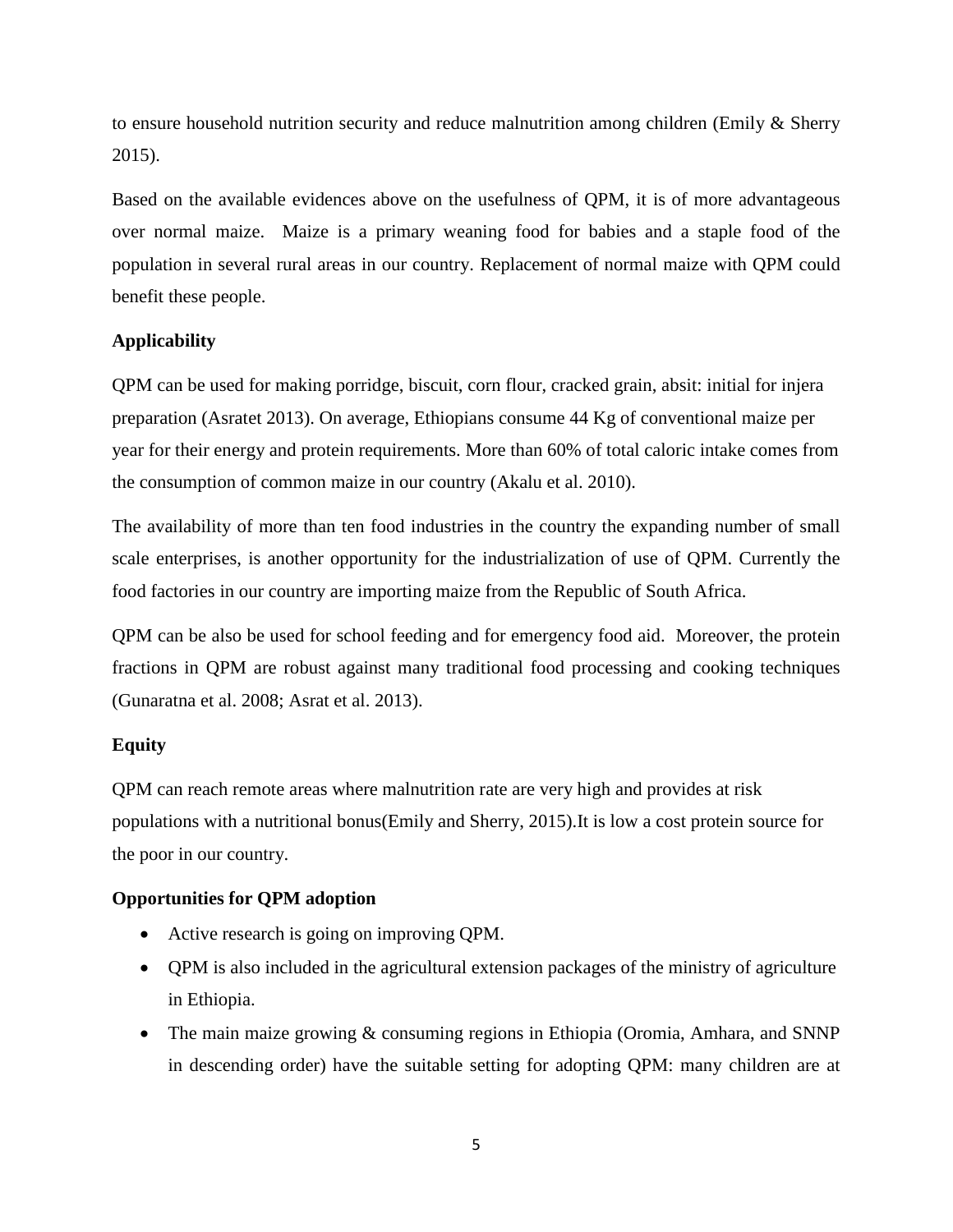risk for under-nutrition and have maize as an important part of their diet (CIMMYT-INTERNATIONAL 2014)

• The government's commitment in increasing the production of QPM and the plan to reduce malnutrition in 2020

# **Barriers for QPM adoption**

- QPM genes can be easily lost through crosspollination, unless hybridized maize is purchased every year from agricultural research centers. This problem is more pronounced where QPM is planted in small patches surrounded by non-QPM maize (Anonymous 2001)
- Lack of market aggregation or absence of value chain for QPM
- Farming households do not readily adopt new varieties and when they do, children do not always consume adequate amounts(CIMMYT-INTERNATIONAL 2014)
- No subsidy for QPM seed by the government
- No regulatory mechanism in place to identify QPM seeds from the conventional maize.

# **Policy Contexts in Ethiopia**

- $\blacksquare$  The agricultural-led industrialization development policy in our country can create a conducive environment for large production of QPM.
- **Ethiopia has already set the target of increasing QPM production area to 200.000 ha in** three years (2015-2017) [CIMMYT- ETHIOPIA 2013].
- Federal Ministry of agriculture has produced a working guideline on the importance of QPM(CIMMYT- ETHIOPIA 2013) .
- Federal Ministry of health of Ethiopia is committed to reduce the prevalence of stunting to 26%, underweight to 13% & wasting to 4.9% in 2020 (www.moh.gov.et)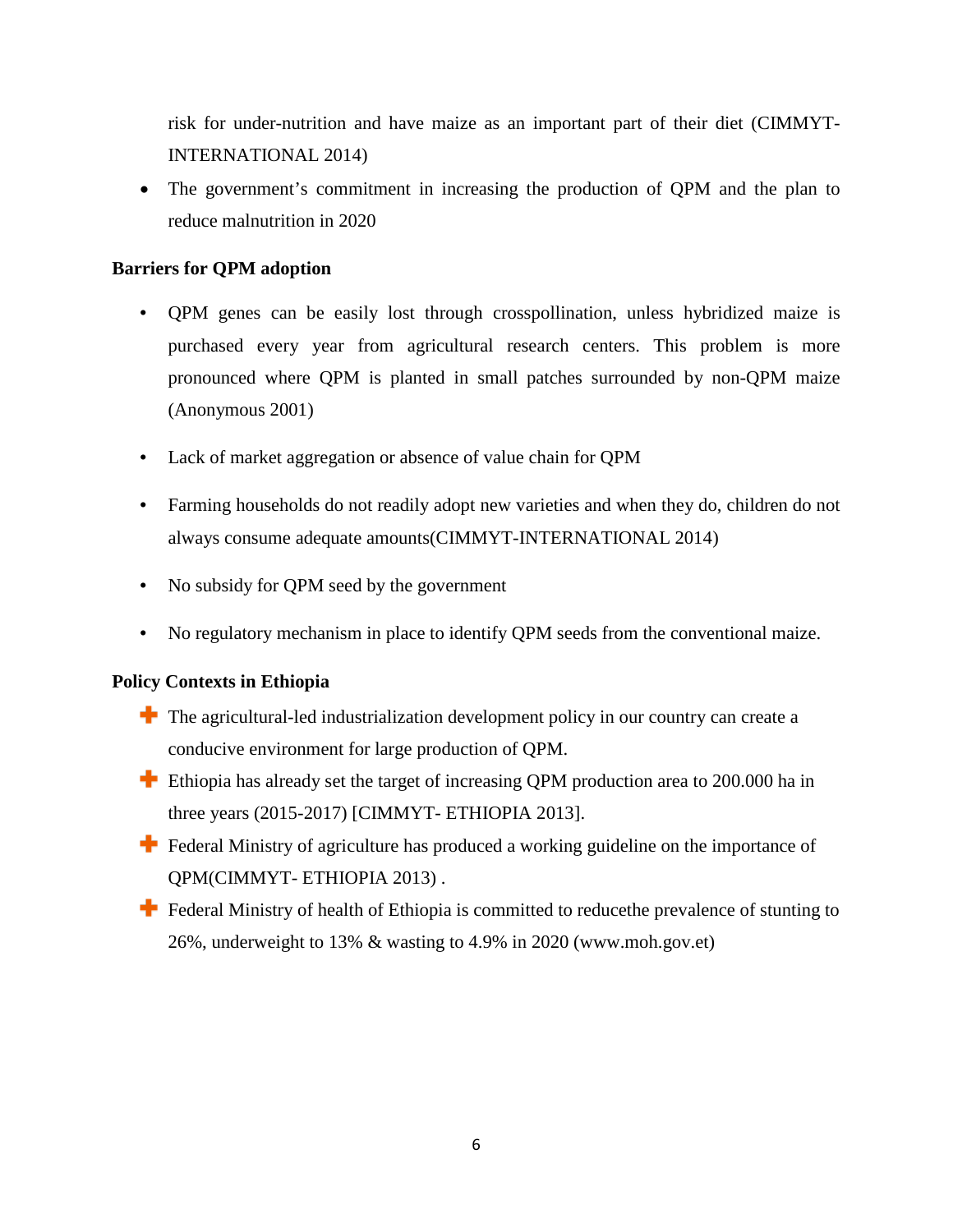## **Next Steps**

- o The aim of this technology brief is to foster dialogue & judgments that are informed by the best available evidence
- o Further actions will follow from deliberations that the technology brief is intended to inform. These might include:
	- Careful consideration on improving QPM consumption
	- Careful consideration in promotion of QPM use-through small and large scale enterprises

## **Authors of the Research**

Asrat Womdimu,BirhanuWodajo,Alemnesh Zilelew, Andenet Abera,GirmaMengistu,Yohannes Tesfaye,Meseret W/Yohannes,Aweke Kebede,MasreshaTesema

# **Nutrition & Food Science Research Directorate**

#### **Contact Persons**

1. Desalegn Ararso(B.Sc,MPH) Associate Researcher I Technology Transfer & Research Translation Directorate Tele: + 251 911909498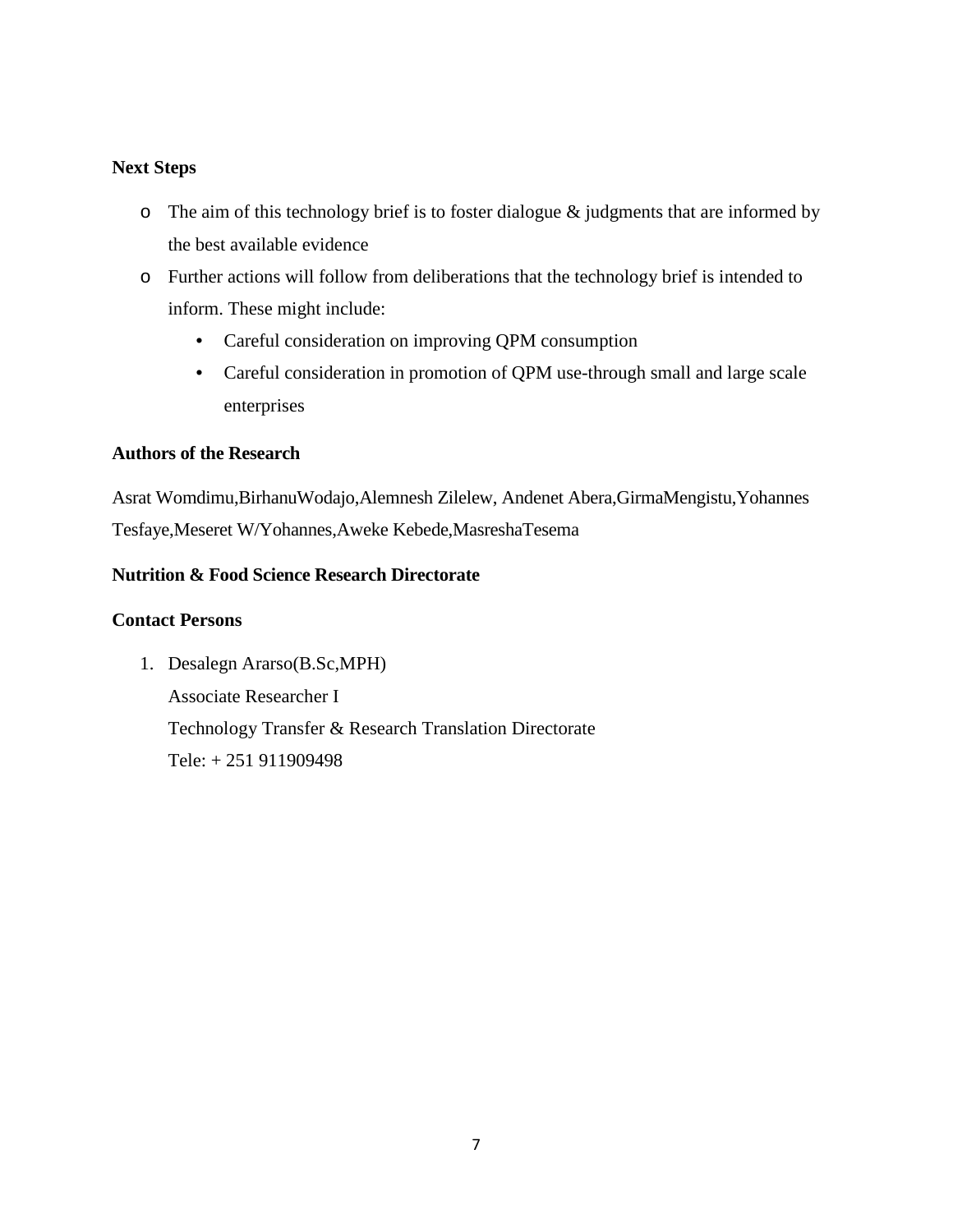#### **References**

African Union Commission, NEPAD Planning and Coordinating Agency, UN Economic Commission for Africa, and UN World Food Programme. The Cost of Hunger in Africa: Social and Economic Impact of Child Undernutrition in Egypt, Ethiopia, Swaziland and Uganda. Report. Addis Ababa: UNECA, 2014

Akalu G. Teffesse S. Gunaratna NS. Hugo D. The effectiveness of quality protein maize in improving the nutritional status of young children in Ethiopian highlands. Food & nutrition bullition.2010; 31(3).

Anonymous. Proceedings of national quality protein maize production workshop, Institute for Agricultural Research Conference Hall, Ahmadu Bello University, Zaria, Nigeria, 2001.

Asrat W. BirhanuW. AlemineshZ.AndenetA; Development of suitable process using yellow quality protein maize (YQPM) in the Ethiopian traditional foods: includingcomplementary food, 2013.

Central Statistical Agency [Ethiopia]. 2014. Ethiopia Mini Demographic and Health Survey 2014. Addis Ababa, Ethiopia. UNICEF, Unite for children & Key facts and figures on nutrition, April 2013.

Emily T. Sherry A: Quality protein maize for Africa: Closing the protein inadequacy gap in vulnerable populations, 2015

UNICEF, Unite for children & Key facts and figures on nutrition, April 2013.